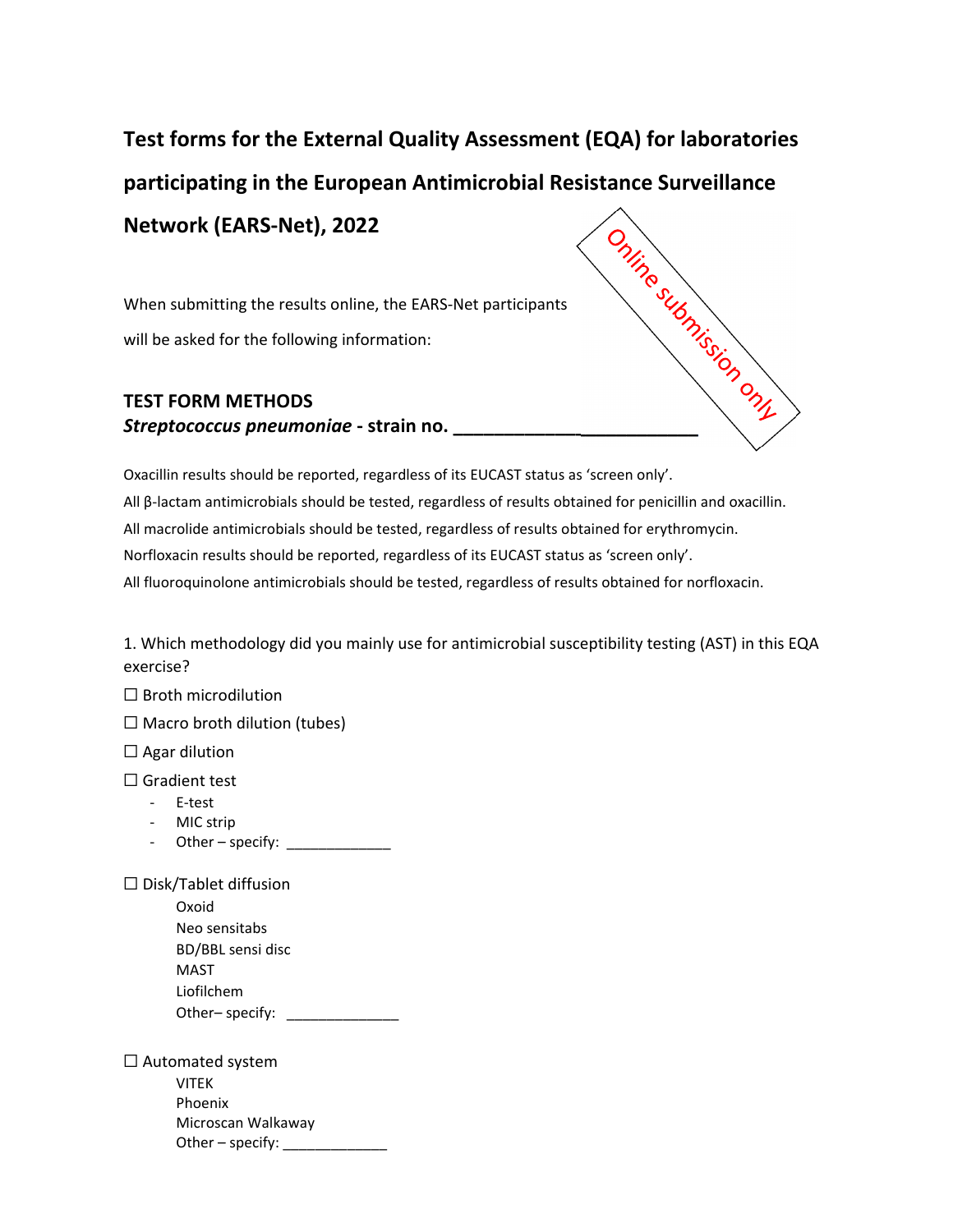

☐ Other If other, please specify: \_\_\_\_\_\_\_\_\_\_\_\_\_

2. Which standard/guideline did you use when performing AST?

☐ EUCAST

☐ Other

If other, please specify: \_\_\_\_\_\_\_\_\_\_\_\_\_\_\_\_\_\_\_\_\_\_\_\_\_\_\_\_\_\_\_\_\_\_\_\_\_\_\_\_\_\_\_\_\_\_\_\_\_\_\_\_\_\_\_\_\_\_\_\_

3. Would you normally send this (invasive!) strain to a reference or other laboratory? Yes/No

5. Please change method for the relevant antibiotic(s) if it differs from the chosen method in question 1. The result will by default be set to the information provided in question 1.

| <b>Antimicrobial</b> | <b>Method</b> |
|----------------------|---------------|
| Azithromycin         |               |
| Cefotaxime           |               |
| Ceftriaxone          |               |
| Clarithromycin       |               |
| Erythromycin         |               |
| Levofloxacin         |               |
| Moxifloxacin         |               |
| Norfloxacin          |               |
| Oxacillin            |               |
| Penicillin           |               |